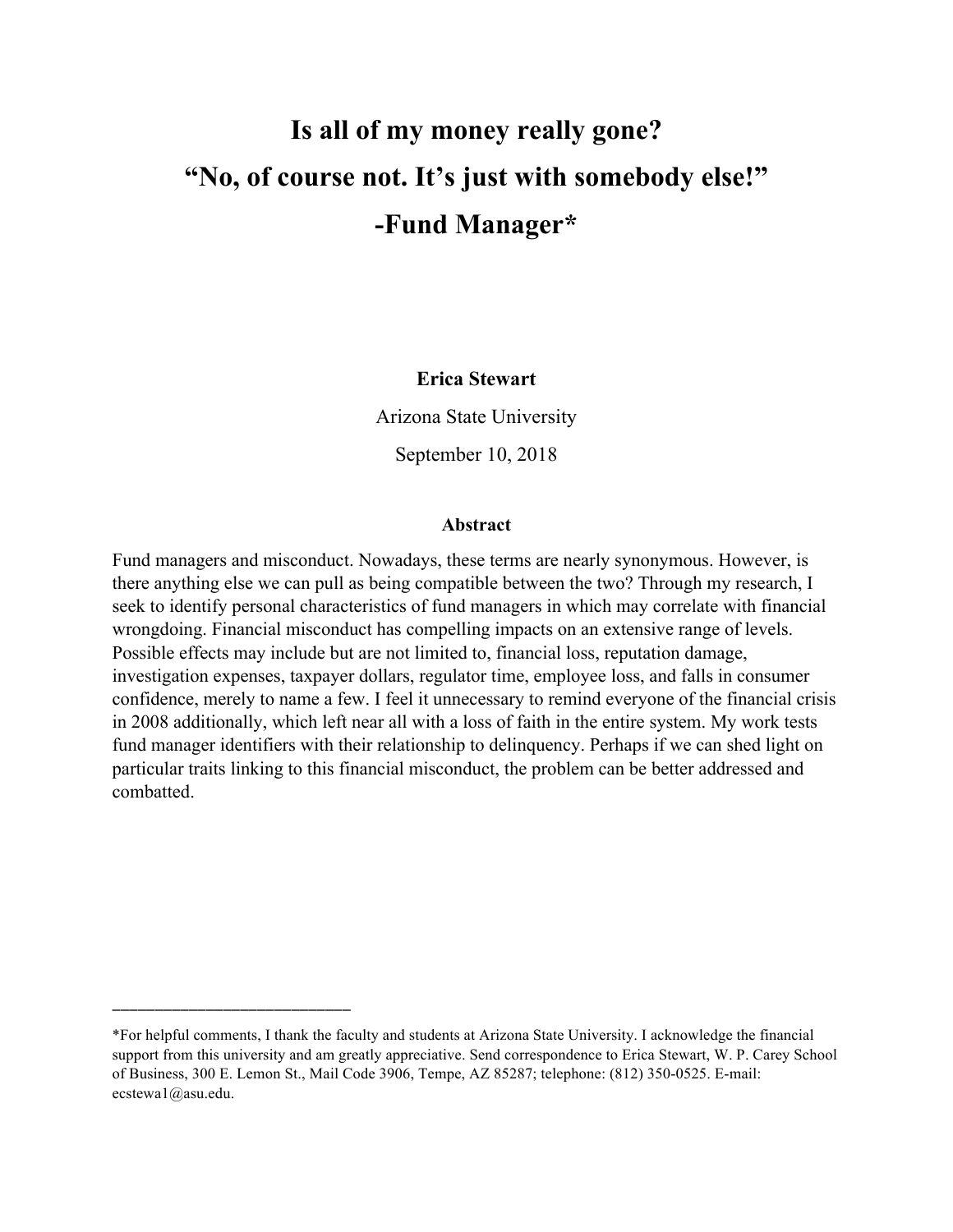#### **1. Introduction**

My aim is to research the possible relations between individual qualities and financial misconduct. This is a fairly novel area of research seeing as it is not overly saturated in the literature. There are several fundamental papers I reviewed in educating myself for this topic. The first is "Financial Fraud, Director Reputation, and Shareholder Wealth" by Fich and Shivasani (2007). These authors dig into the effectiveness of corporate governance and certain incentive mechanisms, stating "understanding the underlying causes contributing to fraud is important to assessing whether the slate of governance forms is likely to result in meaningful improvements in the quality of corporate governance," which is what I too am after. The difference however, is that in their study they focus a good deal on outside directors rather than internally on fund managers themselves. What I do take from this paper though, is using class action lawsuits in identifying the episodes of financial misconduct versus either an announcement of an earnings restatement or Securities and Exchange Commission (SEC) Accounting and Auditing Enforcement Release (AAEAR). This is advantageous for a few reasons. For starters, not all firms restate their earnings prior to the lawsuit filing. Also of note, ascertaining financial reporting violations via these press releases or AAEAR may miss several occurrences of reporting breaches along with numerous companies getting delisted before the regulators even formally file their charges, as Karpoff, Lee, and Martin (2004) bring to attention. The critical entity about class-action lawsuits is the fact that they are filed quickly following disclosures for reporting infringements.

Typically, drawbacks with this approach include solely having the disclosure and no outcomes. Or perhaps, if the outcome is accounted for, only the settlement amount is included. However, my data include whether or not the case was dismissed along with sanctions included for the investigation in order to provide a better story of what happened with the case. Additionally, factors that affect the probability of financial fraud is an emerging literature. From what I've seen, most research involves looking into misconduct at a high-level with elements such as board composition and executive compensation for firms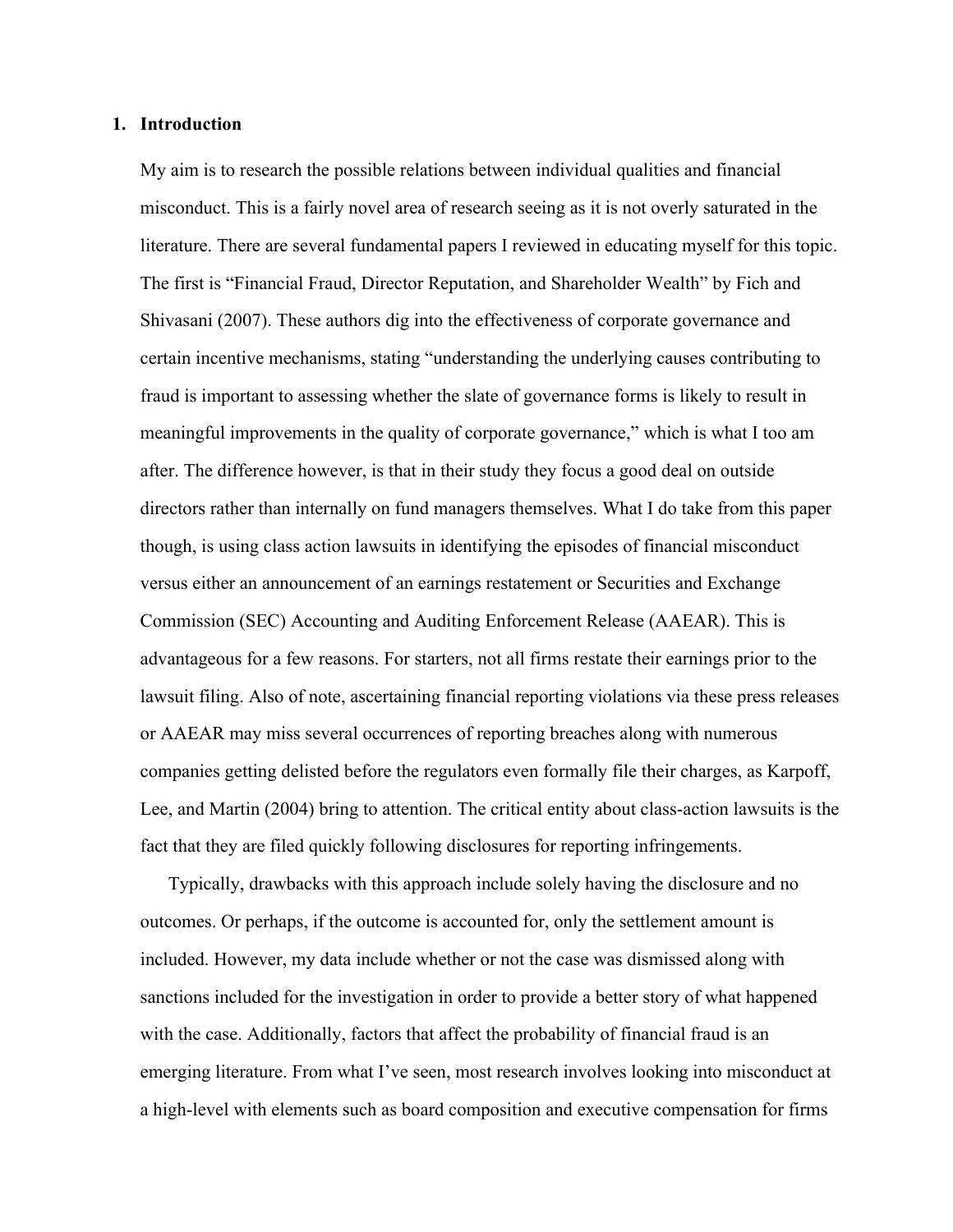engaged in fraud (Dechow, Sloan and Sweeney (1996), Beasley (1996), Agrawal and Chadha (2005), Burns and Kedia (2005)). My goal is drilling down into the most basic form in which financial misconduct takes place, and that is between a fund manager and his or her client.

"The Geography of Financial Misconduct" by Parsons, Sulaeman, and Titman (2014) is similar to my track in focusing on the broader picture of financial misconduct. Certain characteristics are also investigated but again, more at the elevated approach seeing as they include major U.S. cities, corporate corruption, peer effects, and political fraud. These authors endeavor to measure the significance of social norms for white-collar crimes by manipulating location as the central distinctive source. An interesting find is that financial misconduct tends to cluster in certain cities, disproportionately. From there, I'm engrossed in seeing if even within a reduced scope, certain individual characteristics also tend to group disproportionately, if you will. In fact, the paper explicitly states, "while norms appear to be important for understanding misbehavior, pinpointing their determinants is more challenging."

Intentionally speaking, a demographic used was education. Previous authors have published the robust associations between education and crime (Lochner and Moretti (2004)) as well as corruption (Cheung and Chan 2008). What I am delving into includes seeking a correlation between that of factors such as an Ivy League education and/or a graduate degree with what role they play in affecting the probability for financial misconduct. "The Market for Financial Advisor Misconduct" by Egan, Matvos, and Seru (2017) also discusses characteristics. A dominant component for their study includes frequency, dialing in on serial offenders. They find that past offenders "are five times as likely to engage in new misconduct as the average financial advisor."

The deduction of this dejected enumeration involving financial misbehavior is found in Naomi Wolf's subtitle of her article "This Global Financial Fraud and Its Gatekeepers," as: "The media's 'bad apple' thesis no longer works. We're seeing systemic corruption…" Hence why isolating specified predictors is of the essence. Explicitly, I key in on four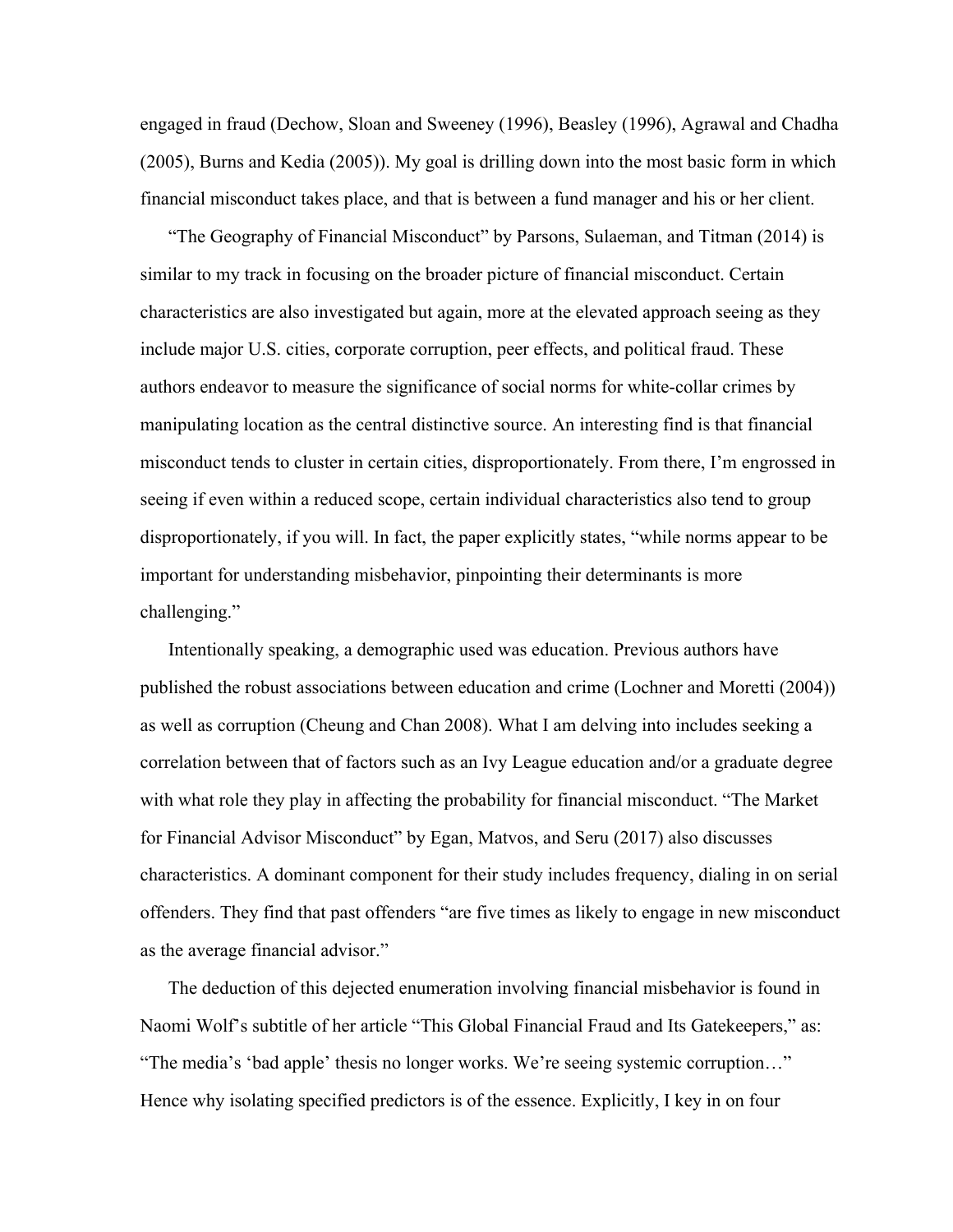distinguishing qualities. My causal constructs include gender, undergraduate nationality, Ivy League influence, and graduate degree. I do believe that particular attributes of an individual play a role in whether or not that person will commit financial transgression. My effect construct is then broadly speaking, financial misconduct. Specifically stating, I theorize that an individual who is male, domestically educated in the United States, has Ivy League influence, and obtains a graduate degree is more likely to commit financial misconduct than that of the binary alternative being female, educated abroad, no Ivy League influence, and no graduate degree. My prior comes from previous theories consisting of ideas such as overconfidence, narcissism, and "can do no wrong" all intertwining with one another. I've picked up on this research from the likes of both Arizona State University faculty and students such as Denis Sosyura, Fangfang Du, and Goeun Choi. So, why is this question exigent? Why do ASU researchers care?

It's no secret that financial companies are known for their rife deception, fraud, and selfinterested actions. Minimally a few of these include Barclays Bank and others colluding to manipulate interest rates, Hong Kong and Shanghai Banking Corporation fined one billion dollars for not preventing money laundering between 2004 and 2010, 215 million dollars of customer money "missing" at Peregrine Capital, whose founder faced criminal charges after a suicide attempt, Wells Fargo agreeing to pay 175 million dollars in fines for automatically charging African American and Hispanic mortgagees costlier rates on their subprime mortgages than white people with identical credit ratings. Fined for the same practice are Bank of America and SunTrust (Keller 2016). These events stem from activities that are highly lucrative not to prevent. This is where the prevalence and significance of financial advisors arises. It has been shown that these managers are commonly thought of and regularly ranked as the least trustworthy professionals (Edelman Trust Barometer 2015, Wall Street Journal "Brokers are Trusted Less than Uber Drivers, Survey Finds").

Egan, Matvos, and Seru (2017) took it upon themselves to perform the first large-scale study authenticating the economy-wide extent of misconduct among both financial advisors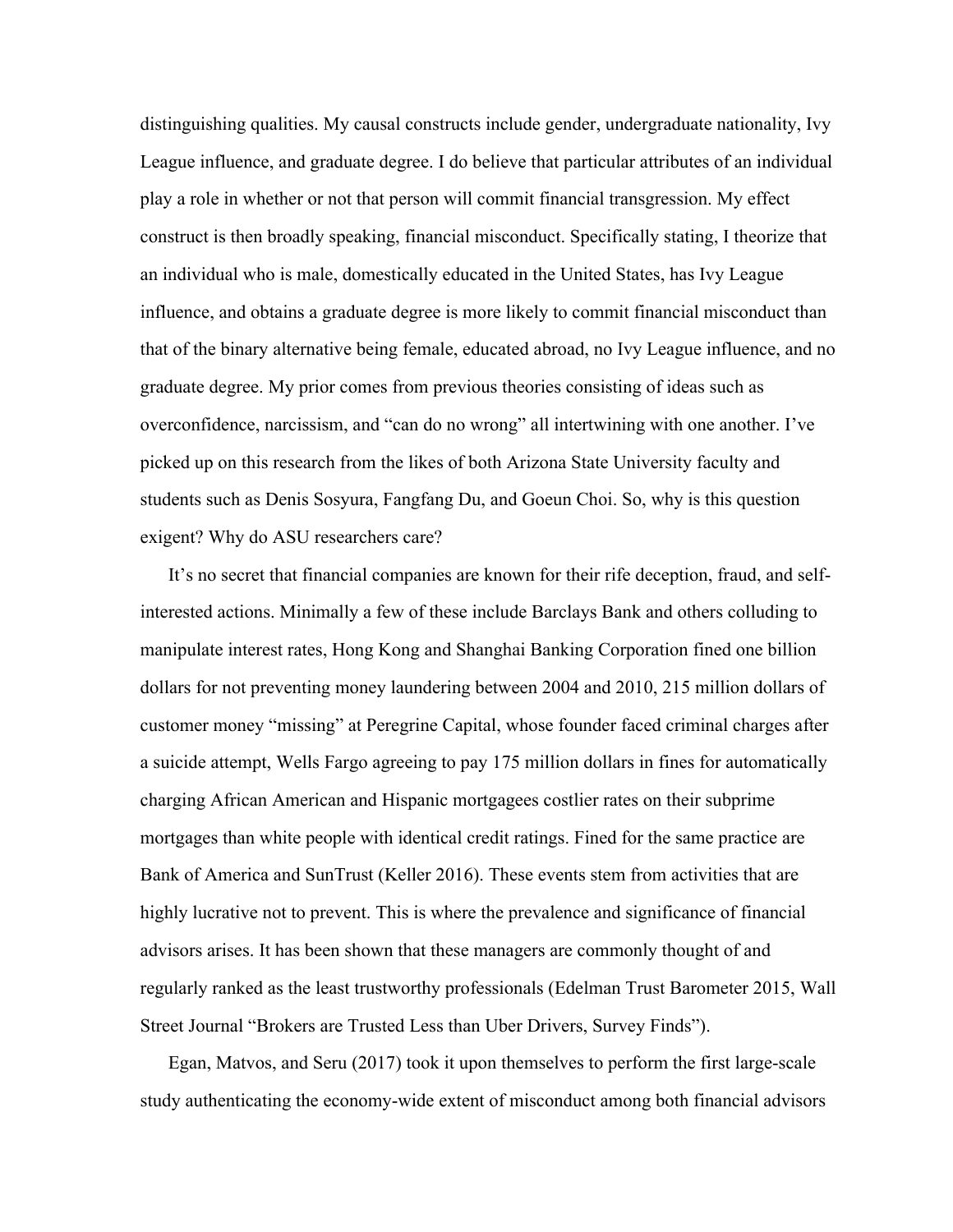and financial firms. Their results concluded that a response of natural policy to lowering misconduct would be an increase in market transparency and more definitively, in the policies targeting unsophisticated consumers. I seek to build upon this with also incorporating what may help at an individual-level as well. The following figure illustrates the count of disclosures increasing from 1961 to 2017, exhibiting the increase in quantity and why this is a real time issue, proving an emergent topic.





For a story to be a story, there must first be a problem making life not as it ought to be. Enter financial misconduct. A story must also contain some idea and opportunity for things being put right. So a story, as us researchers aspire to write, must have an account of how life should be, an explanation of how it got thrown off balance, and some proposed solution as to what will put life right again. Thus far I have elucidated the problem and effects of the misconduct making life not as it ought to be and now seek how to put things right. Perhaps I don't ideally know how life should precisely be in this fund manager-related sense, however I do realize what it should *not* be and that is as it is now in its current state. Building on this, the next step includes an explanation as to how this got thrown off balance, which I will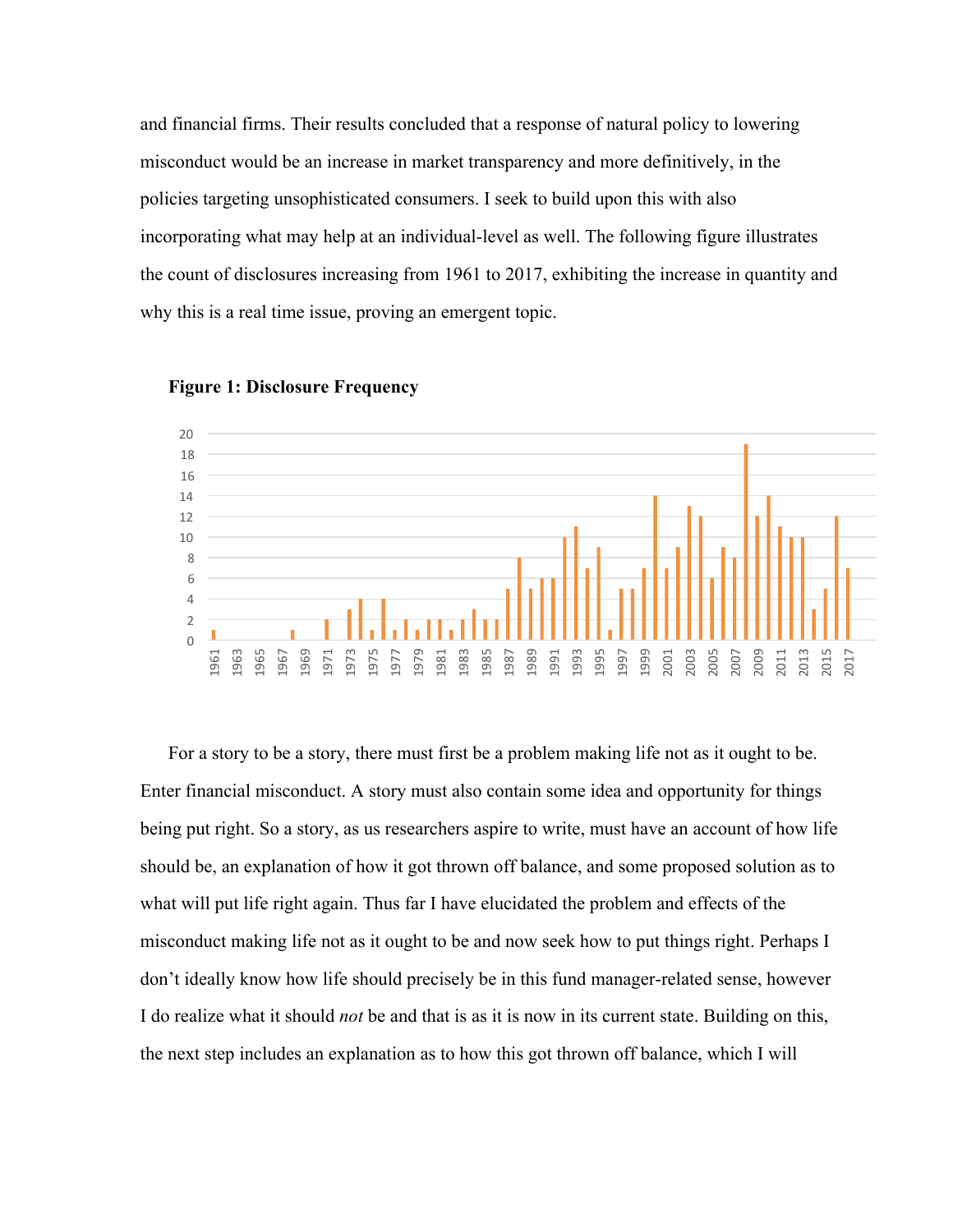conduct by dialing in on my explanatory variables previously identified. From there I will look into a proposed solution but first, data.

#### **2. Data**

The most exciting and novel part of this paper is my data. A good deal of sweat equity has gone into my research considering the vast majority of it was hand-collected. This is an interesting topic because not much work has been done regarding fund managers due to the lack of readily available, already processed data. My core source is from the Financial Industry Regulatory Authority (FINRA) with broker checks, as these cases contain public information concerning allegations against fund managers. BrokerCheck is the most comprehensive source of information regarding both the regulatory history and professional background of brokers. My approach was reading through each of the disclosures, differentiating the information accordingly, categorizing the appropriate subjects, coding the proper category, and finally, modeling the data simply. The data include two main files that I will break down for further understanding my work.

My first key file details all the fund managers registered with FINRA. From there, they are organized by their disclosure frequency, accordingly. The observations serve as the fund managers themselves along with their corresponding disclosure counts, disclosure types, misconduct start and end dates, disclosure dates, allegations filed, allegation types, damages requested, amounts settled, initiators identified, initiation types, disclosure resolutions, sanction details, sanction outcomes, case record numbers, outcome dollars, publicity links, publicity outlets, publicity dates, companies mentioned, and funds mentioned. Out of this, what was explicitly given from FINRA includes everything except for the misconduct start and end dates, allegation types, damages requested, amounts settled, initiation types, sanction outcomes, outcome dollars, publicity links, publicity outlets, publicity dates, companies mentioned, and funds mentioned. Meaning, the differentiator coming from my work not only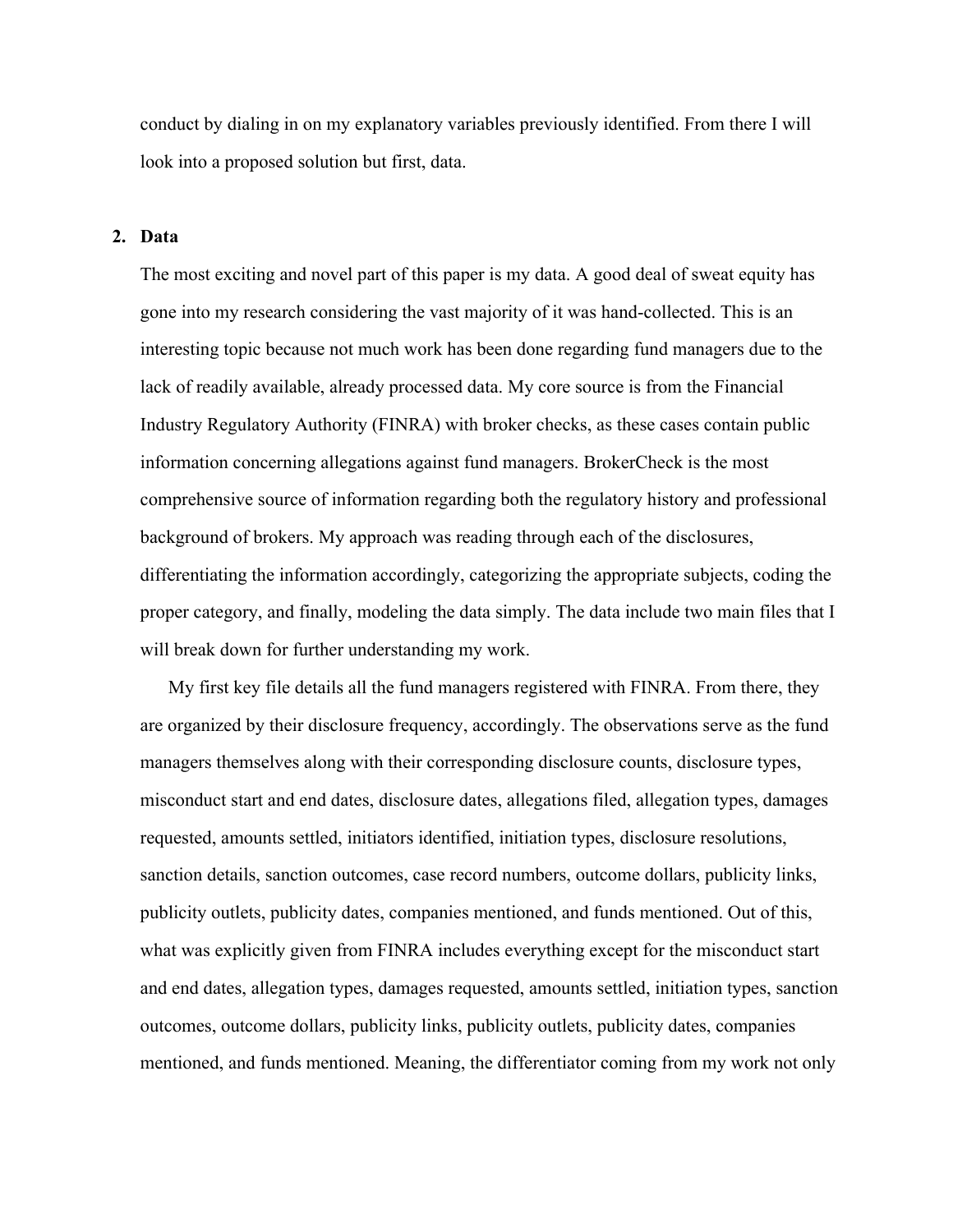emanates from the limited amount of people pulling from FINRA, but also from there, taking it steps further in a supplementary, meticulous analysis process.

Allegation types, for example. FINRA will list the specific allegations charged in opposition to the manager. However, how does one compare all of these unstandardized comments? Let alone, run analysis to try and learn or discern anything from them. Most research I reviewed allotted for financial misconduct alone, in a binary sense. Either it was committed or it was not, period. I on the other hand, classified this financial wrongdoing into 17 categories. The first five cases are shown below in **Table 1: Allegation Codes**.

| Code:        | Category:                 | Count: | <b>Description:</b>                                                                                                                                                                                                                                                                                                                                                                                                                                                                                                                                                                                                        |  |
|--------------|---------------------------|--------|----------------------------------------------------------------------------------------------------------------------------------------------------------------------------------------------------------------------------------------------------------------------------------------------------------------------------------------------------------------------------------------------------------------------------------------------------------------------------------------------------------------------------------------------------------------------------------------------------------------------------|--|
| $\mathbf{1}$ | Theft                     | 7      | Petit Larceny, College Prank (Stole: chicken wire, compact disks, signs), Petty<br>Theft, Receiving stolen property, Retail Theft                                                                                                                                                                                                                                                                                                                                                                                                                                                                                          |  |
| 2            | Misrepresentation         | 27     | False statements of material facts, Omission, Materially false<br>advertisements, Unapproved changes in policy, Exaggerated performance<br>data, Misstatements, Outside business activity involvement, Aided and<br>caused the fund to overstate its net asset value, Falsifying internal reports                                                                                                                                                                                                                                                                                                                          |  |
| 3            | Unauthorized<br>Trading   | 20     | Effected trades in the account of a customer which were unauthorized,<br>Excessive trading, Operated without a registered FINOP, Unauthorized<br>transactions, Trade inconsistent with recommendation, Not registered,<br>Unsuitable Trading, Failed to follow instructions, Fictitious trading, Fail to<br>obtain effective consent, Improper trading, Dumped offerings into the<br>accounts of unwitting and unsuitable retail clients                                                                                                                                                                                   |  |
| 4            | Unsuitable<br>Investments | 46     | Unhappy with alleged high cash position in account. Client protested last fee<br>charged for account, Effected transactions in the account of a customer<br>which were unsuitable in view of the financial resources investment<br>experience and investment objectives of the customer, Failure to follow<br>instructions, Unsuitable trades, Unsuitable investments, Portfolio too risky                                                                                                                                                                                                                                 |  |
| 5            | Negligence                | 29     | No written investment advisory contracts, independent representative for<br>Funds did not review transfers between funds, failure to disclose material<br>conflicts to clients including the absence of such disclosure in the Form 2A,<br>Negligent account management, Failure to supervise, Failed to maintain<br>monthly bank reconciliations, allowed for customer exceeding the applicable<br>position limit in stock options for one day, Mismanagement of accounts,<br>Prepared inaccurate books and records and filed inaccurate focus reports,<br>Neglect, Negligent conduct, Possession of Controlled Substance |  |

As one can read from some of the descriptions, it was also important to classify which allegations directly applied to fund management related activity as well. Hence, this was also noted and taken into account. One allegation could similarly correspond with more than one code as well in order to achieve a holistic picture. Likewise, the initiator was analyzed further through coding from the individual to National Association of Securities Dealers (NASD),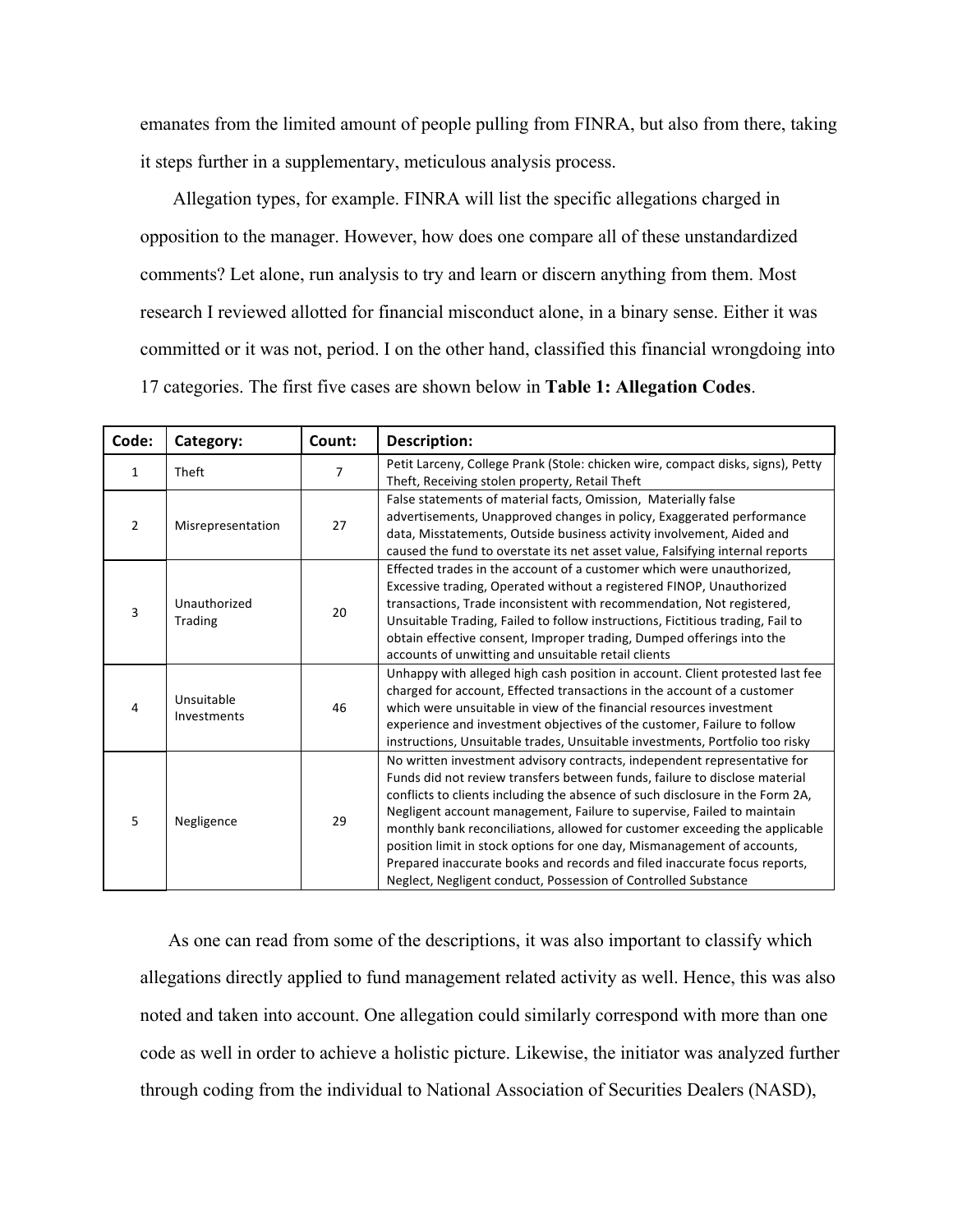SEC, and FINRA levels. Finally, the sanction outcomes were treated in a consistent manner as well. I have shown this below in a sample for clarity with **Table 2: Outcome Codes.**

| Code: | Category:                | Description:                                                                                                                                                                                                     |
|-------|--------------------------|------------------------------------------------------------------------------------------------------------------------------------------------------------------------------------------------------------------|
|       | Settlement               | Explicitly stated or by definition: an official agreement intended to resolve a<br>dispute or conflict; Undertaking                                                                                              |
|       | Denied                   | Dismissed; Closed-No Action; Dissolved and Vacated; All allegations dropped;<br>Full presidential pardon granted; Resolved; Received no further<br>communication from customer; Voluntary Resignation; Withdrawn |
|       | Censure                  | Explicitly stated or by definition: express severe disapproval of (someone or<br>something), typically in a formal statement; Reprimanded                                                                        |
|       | Bar                      | Explicitly stated or by definition: to officially prevent someone from doing<br>something or going somewhere, or to prevent something from happening                                                             |
|       | <b>Community Service</b> | <b>Explicitly stated</b>                                                                                                                                                                                         |

My subsequent central file features aspects of the fund managers' education backgrounds. I reviewed all of my managers whose FINRA record exists. From there, I found when applicable where the manager went to school for his or her undergraduate studies, the graduation year, type of degree earned, and the respective field of study. Additionally, if a manager pursued further scholarship, I also logged any graduate degrees earned transpiring similarly as with the information previously assembled for undergraduate information. This correspondingly comprises graduation year, degree, and field of study. As one may or may not imagine, this information was not all readily available nor nicely recorded in FINRA. This component required much research, profile pursuits, and perhaps most fundamentally as the classic favorite, Google searches, and many of them. Morningstar, Bloomberg, and LinkedIn served as invaluable resources in acquiring all of this data.

# **3. Methodology**

My methodology is incredibly basic. The approach I took for this paper originates from a lesson I learned in a preceding class: KISS. The acronym stands for "Keep it simple, stupid" as was the intention standard distinguished in 1960 by the U.S. Navy. Basically, the idea in principle is saying that most methods work best if they are kept simple versus complex. Hence, simplicity is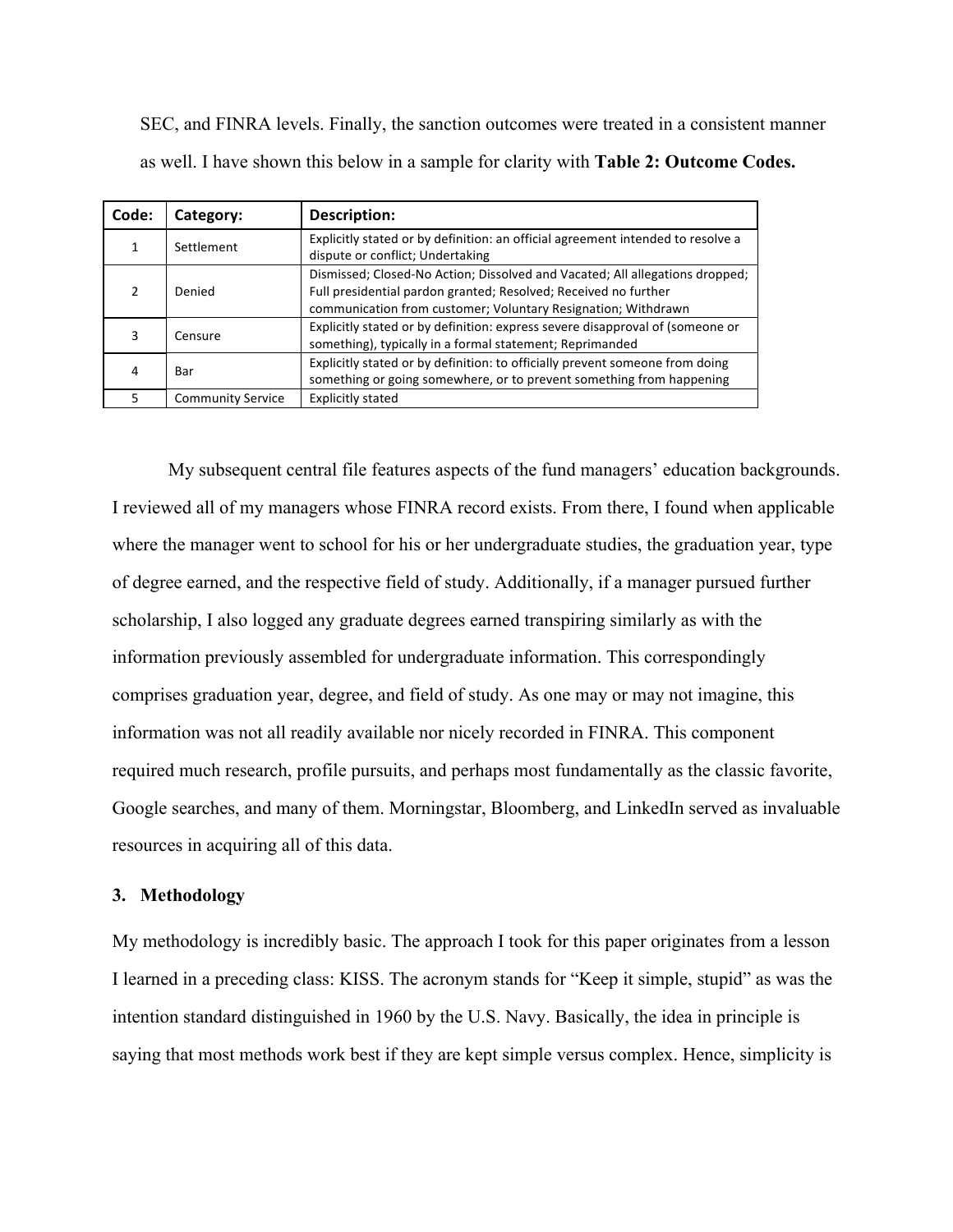the fundamental goal in my design and I will be adopting KISS to furthermore connote "Keep it simple, Stewart." Please notice that I did say simple, and that is by no means tantamount to easy.

With that being said, this paper involves a simple model. I thought to myself as earlier voiced in the introduction, financial misconduct is clearly an issue and undoubtedly has a sizable span. What is the most basic form one can condense this down into for research? After much thought, I found my answer to be involving a fund manager and that relationship to his or her clients. What causes a manager to engage, or abstain from engaging, in financial transgression on the smallest scale of the spectrum with his or her patrons? My next idea concerned if there were possible, distinct characteristics that stood out among managers where certain people filling these roles shared, and also associated with financial misconduct.

Accuracy is obviously critical so I examined my data to see which factors would best divulge the most truthful story about my observations. In other words, which factors did I have the greatest detailed information recorded in its entirety? With that criterion, my causal constructs came to fruition as gender, undergraduate nationality, Ivy League influence, and graduate degree. The effect construct was then financial misconduct. Plain and simple: four independent variables with one dependent. My research is truly pursuing the very core of financial wrongdoing and what types of associations may correlate.

There were 2156 comprehensive observations, the number of fund managers in my sample. I implemented a binary coding process on each of my individual characteristics. Classifying all by hand, row by row to determine if the gender was male or female, undergraduate degree was in the United States or abroad, any degree was from an Ivy League school, graduate degree was obtained or not, and if financial misconduct had been committed. Once this process was complete, I used Stata to run my findings and derive the results.

## **4. Results**

In Stata, I ran several straightforward statistics to gauge correlation. Probit model was the type of regression I processed seeing as I limited my variables for cleanness to binary outcomes. My theory stated that I believed all of my variables would prove to be significant as well as showing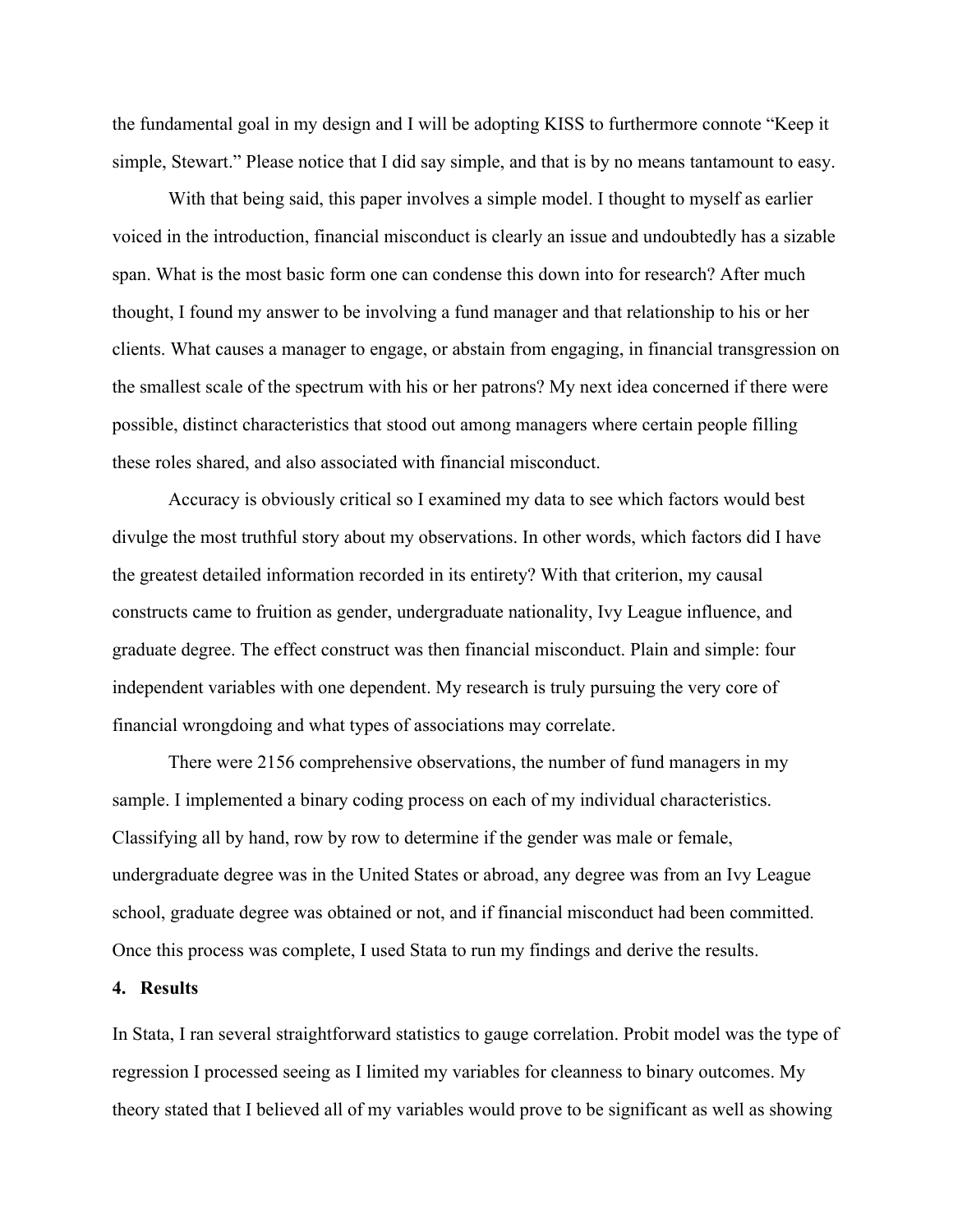particular, explicit characteristics associating with that of financial misconduct. These individual factors playing a role with increasing the probability of delinquency include male, domestic, Ivy League influence, and graduate degree. Oddly enough, my results were not an exact match to my prior notions ex-ante.

My estimations found only the predictors of gender and graduate degree to be significant. Also noteworthy, my regression found a negative correlation between those managers domestic in their undergraduate studies and also having an Ivy League influence. The explanatory variable of Ivy League alone failed to be meaningful however, when paired with nationality, showed implication. This is better illustrated quantitatively via

|                          | (1)         | (2)         |
|--------------------------|-------------|-------------|
| <b>VARIABLES</b>         | <b>FMC</b>  | <b>FMC</b>  |
|                          |             |             |
| Gender                   | $0.607**$   | $0.610**$   |
|                          | (0.237)     | (0.237)     |
| Nationality              | 0.141       | 0.572       |
|                          | (0.271)     | (0.406)     |
| Ivy League               | $-0.0482$   | $1.224**$   |
|                          | (0.113)     | (0.595)     |
| Nationality × Ivy League |             | $-1.317**$  |
|                          |             | (0.605)     |
| Graduate Degree          | $-0.207**$  | $-0.207**$  |
|                          | (0.0900)    | (0.0902)    |
| Constant                 | $-2.100***$ | $-2.525***$ |
|                          | (0.358)     | (0.469)     |
|                          |             |             |
| Log Likelihood           | -499.92318  | -497.54269  |
| <b>Observations</b>      | 2,156       | 2,156       |
|                          |             |             |

**Table 3: Individual Qualities & Financial Misconduct.**

Standard errors in parentheses

\*\*\*  $p<0.01$ , \*\*  $p<0.05$ , \*  $p<0.1$ 

For further clarification, men are more prone to this financial misconduct (FMC) as well as those without a graduate degree. Or in other words, being male increases the likelihood of FMC and having a graduate degree decreases the likelihood, separately. My interpretation also reveals that in Model 2 (2), Ivy League graduates are more likely to have FMC. When paired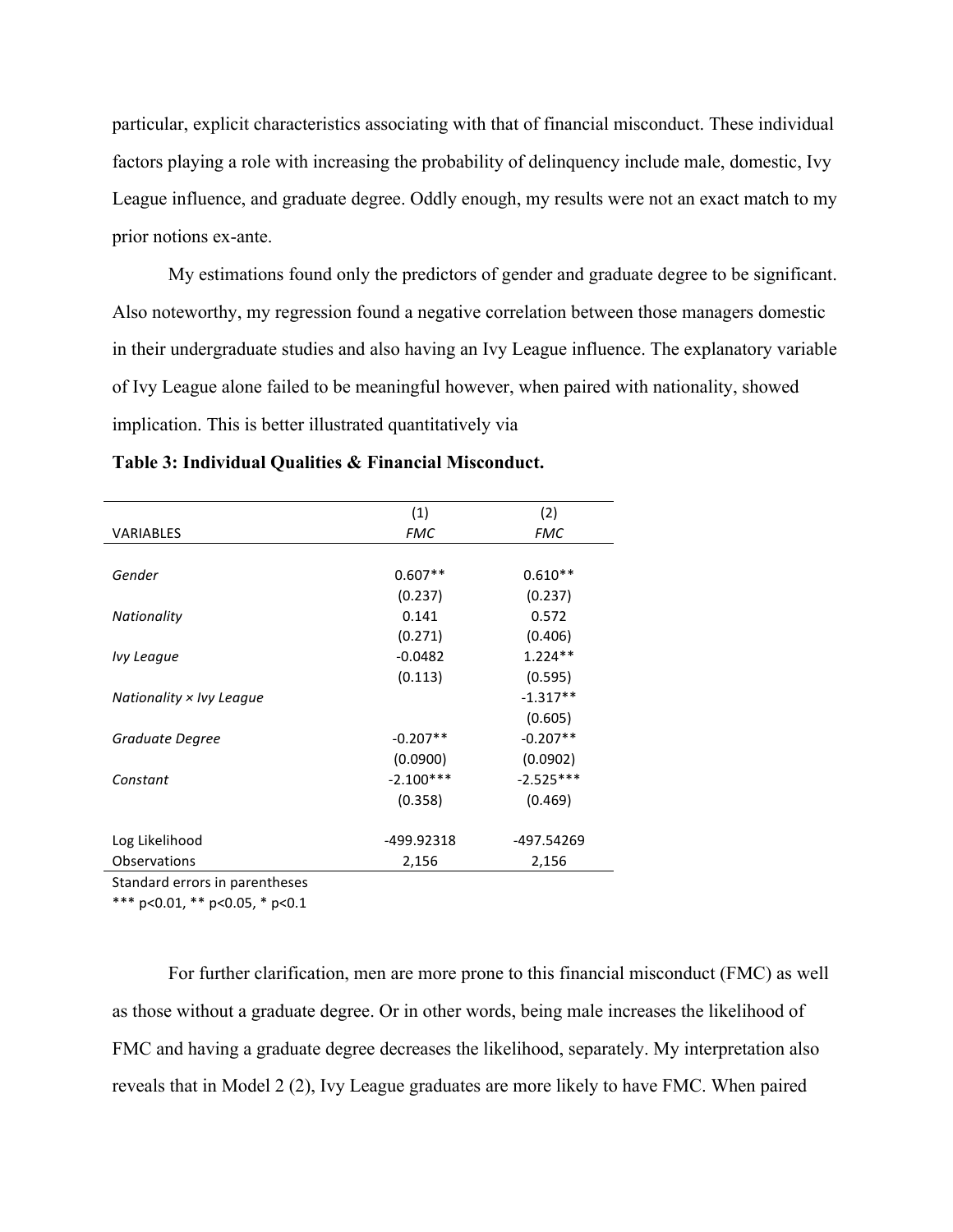with nationality as a synergy effect, Ivy League becomes a statistically significant factor. The interaction then tells us that being international and having Ivy League influence, the likelihood of committing FMC is higher when compared to a domestic manager with an Ivy League effect also. This second model considers the interaction between Ivy League and nationality. Thus, enabling a greater understanding for estimation on the effect of contingency between them. Model 1 (1) displays each of the variables singularly, just to be clear.

# **5. Conclusion**

Based upon my results, I have drawn several new theories. In regards to the first one considering gender, there is much literature already depicting men to having higher confidence, being bigger risk takers, ensuing as narcissists, and therefore making my findings logical with males engaging more into financial misconduct. Graduate degrees then, perhaps if a fund manager earns one, also is held to a higher standard and does not want to tarnish his or her reputation as an ethical, graduate degree holder. Hence, these fund managers are either refraining from financial transgression or maybe even being "more sophisticated" in knowing how to avoid the regulation. I find the most intriguing piece though, to be the Ivy League factor and how it transforms from insignificant to significant merely by adding the contingency of nationality. My alternative idea here for rationalization would be along the lines of reputation as well. When comparing Ivy League managers from domestic to international, the domestic ones would typically have a vaster network here in the United States and consequently, have a grander character to maintain and protect in his or her respective society. International managers on the other hand, have an "exit," if you will. Say worse comes to worst for the international manager and reputation is ruined. Chances are, that individual can still go home to conduct business, exclusively given his or her prominent Ivy League influence most likely still being favorably esteemed there.

My purpose of this research was to find possible associations between individual characteristics and financial misconduct. This is important and people should care because it is an emerging and prevalent subject affecting an indefinite amount of sectors both in the worlds of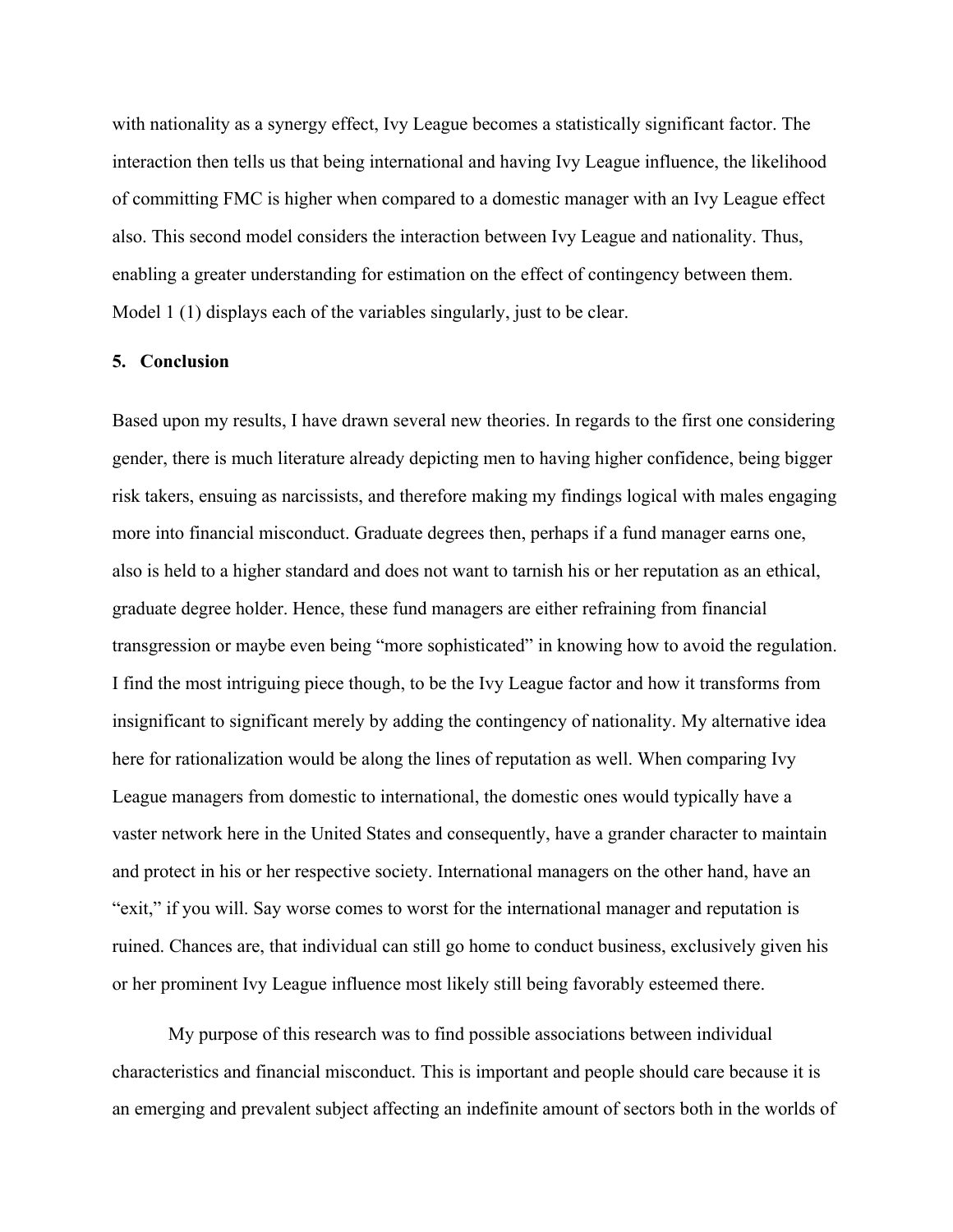industry and academia. Ideally, this matter could be more effectively dealt with if more was known concerning the root causes. Acquiring my data took much sweat equity bearing in mind that much of it was qualitative. However, this is beneficial due to the fact that I know nobody else has what I do and consequently, escalating the value of its novelty. As addressed in my data section, my observations have pronounced breadth. I realize my methodology opted KISS however, that was purposeful. At this point, I have run the regressions I am currently capable of conducting and nevertheless, am excited for the potential embedded with this data. Even with the simple approach, I was able to ascertain that gender, graduate degree, and a joint synergy between nationality and Ivy League influence all materialize statistically significant. These are by no means anomalies and align with most of the preexisting literature. I am happy to contribute these results and hope to help enrich further research.

In moving forward, I very much welcome any and all suggestions regarding my research. I've been talking to several faculty members and fellow students across the departments of Arizona State University in detailing how best to proceed. Ideas have ranged from matching my fund managers to the respective portfolios for further financial analysis. Merely, the data bridge has not yet been created between my managers and the funds. Therefore, as of present, this will all need to be done individually and by hand, much like the near entirety of my other observations thus far. Also something I find of interest would be since I have already identified and established exclusive types of misconduct, being able to drill further into this facet. I have yet to see this particular approach taken before, making me especially keen to do so. This is versus taking financial misconduct as a whole and not differentiating between the types, say between petty theft and fraud. Another element I would love to evaluate along with my current independent variables would be the Chartered Financial Analysis program, seeing if there is any link between this ethics training and financial misconduct. Ultimately, feedback would be amazing as to which direction I should take my work for the purpose of contributing as best I can at this point and also serving most meaningful to this field. Thank you for reading my first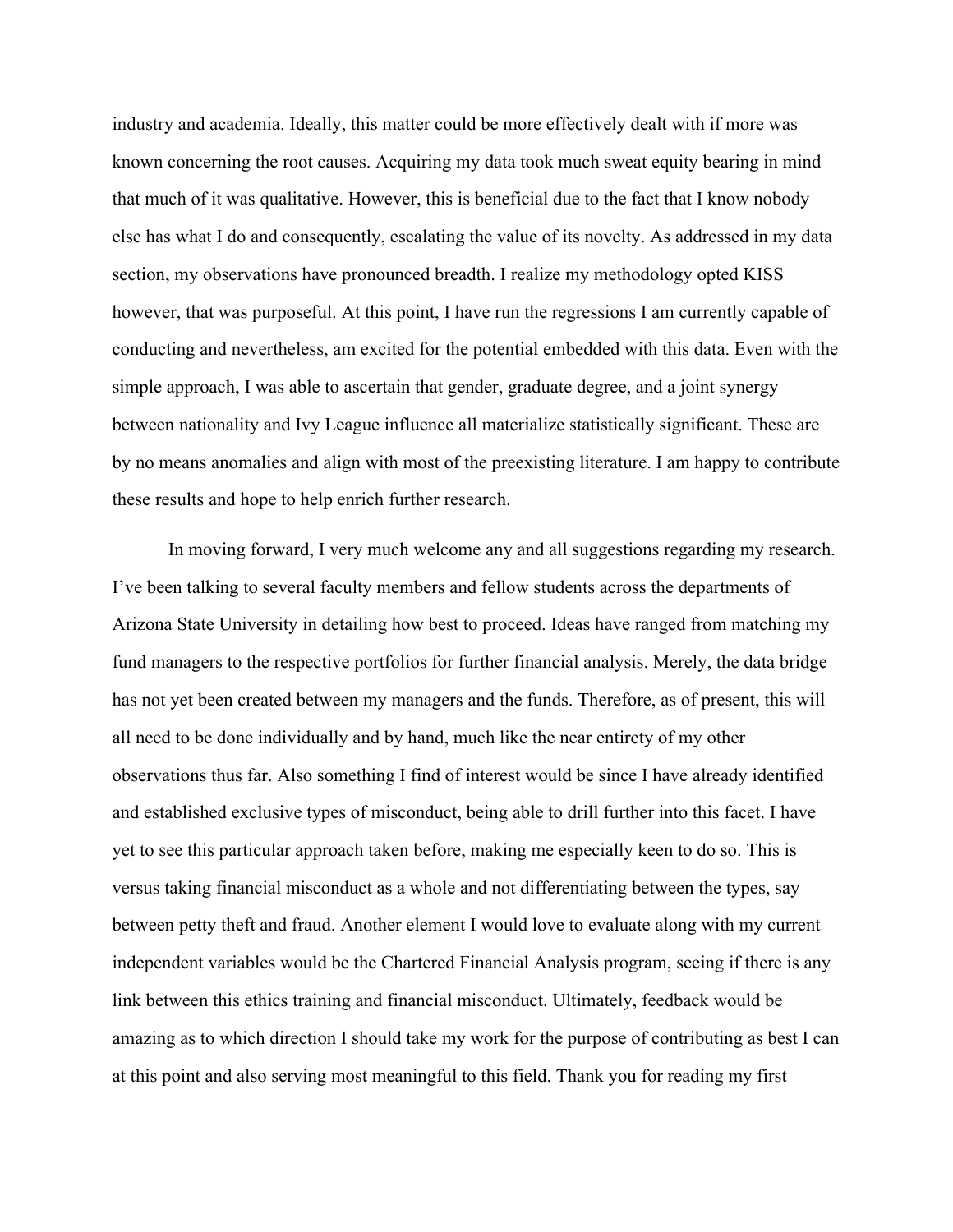research paper and I look forward to learning more from the best! I sincerely appreciate your time  $\odot$  Take care and God bless!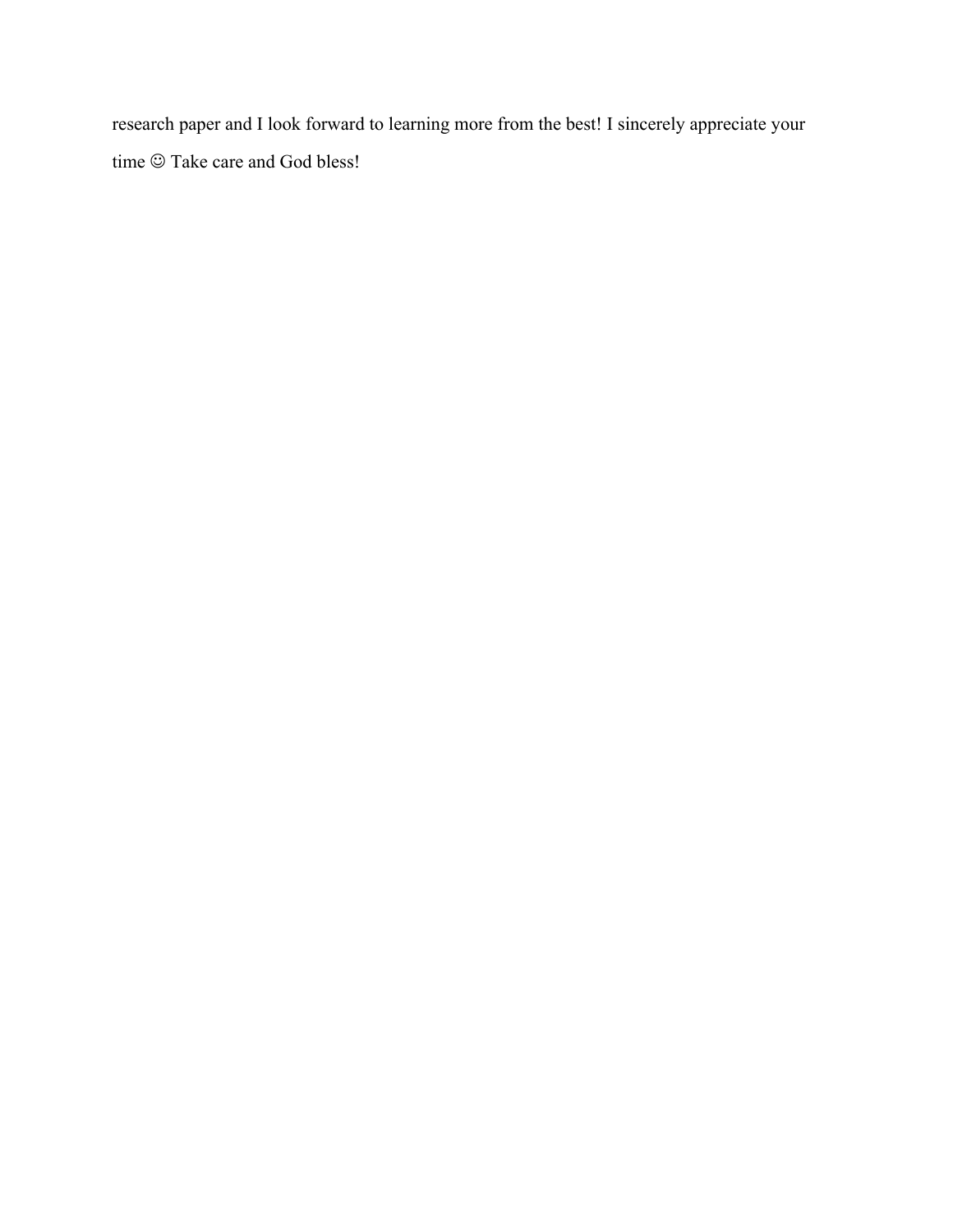# **6. References**

Agrawal, A. and Chadha, S. 2005. Corporate governance and accounting scandals. Journal of Law and Economics, 48,2, 371-406.

Beasley, M.S., 1996. An empirical analysis of the relation between the board of director composition and financial statement fraud. The Accounting Review, 71,4, 443-465.

Burns, N., and Kedia, S. 2005. The impact of performance-based compensation on misreporting. Journal of Financial Economics, 79,1, 35-67.

Cheung, H.Y., & Chan. A. W. H., (2008). "Corruption Across Countries; Impacts form Education and Cultural Dimensions.", *The Social Science Journal*, 45 (2), pp. 223-239.

Dechow, P.M., Sloan R.G., and Sweeney, A., 1996, Causes and consequences of earnings manipulation: An analysis of firms subject to enforcement actions by the SEC. Contemporary Accounting Research 13, 1-36.

Edelman Trust Barometer, 2015 Edleman Trust Barometer Executive Summary (2015), available at https://www.edelman.com/2015-edelman-trust-barometer/; Anna Prior, Brokers are Trusted Less than Uber Drivers, Survey Finds, Wall Street Journal (Jul. 28, 2015), available at https://www.wsj.com/articles/brokers-are-trusted-less-than-uber-drivers-survey-finds-1438081201; Luigi Zingales, Does Finance Benefit Society, Journal of Finance 70, 1327-1363 (Jan. 2015).

Egan, Mark and Matvos, Gregor and Seru, Amit, The Market for Financial Adviser Misconduct (September 1, 2017). Journal of Political Economy, Forthcoming. Available at SSRN: https://ssrn.com/abstract=2739170 or http://dx.doi.org/10.2139/ssrn.2739170

Fich, Eliezer M., and Anil Shivdasani. 2007. "Financial fraud, director reputation, and shareholder wealth." Journal of Financial Economics 86(2): 306-336.

Karpoff, J.M., Lee, D.S., and Martin, G.S. 2004. The cost of cooking the books, Working paper, The University of Washington.

Keller, T. J. and Alsdorf, K.L., 2016, *Every Good Endeavor: connecting your work to God's work*, Penguin Books, New York, 304 p.

Lochner, Lance, and Enrico Moretti. 2004. "The Effect of Education on Crime: Evidence from Prison Inmates, Arrests, and Self-Reports." *American Economic Review*, 94 (1): 155-189.

Naomi Wolf, "This Global Financial Fraud and Its Gatekeepers," *The Guardian*, July 15, 2012, http://www.guardian.com/commentisfree/2012/jul/14/global-financial-fraud-gatekeepers.